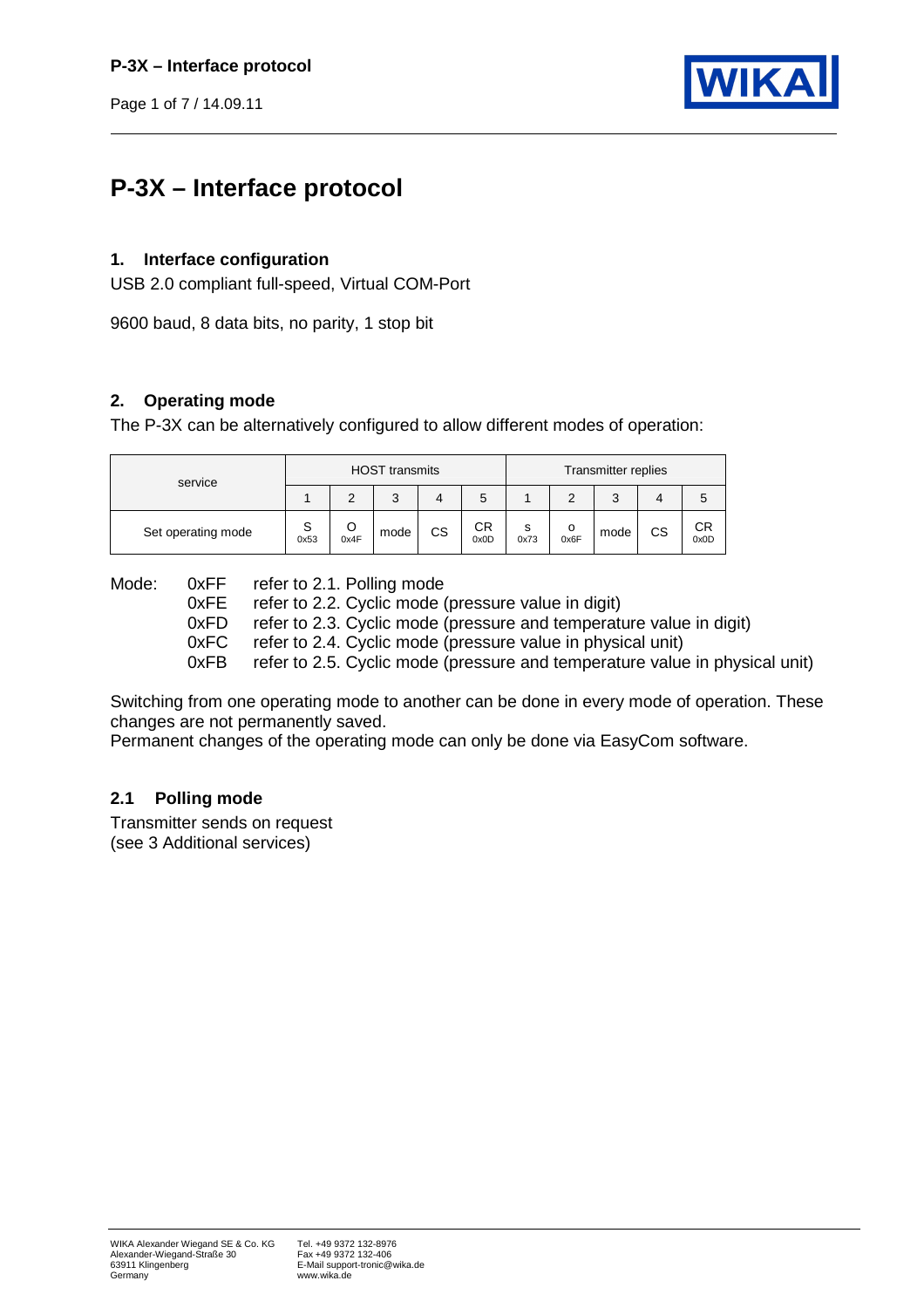Page 2 of 7 / 14.09.11



## **2.2 Cyclic mode (pressure value in digit)**

The transmitter sends the current pressure value in time intervals set by the user.

| Pressure value in digit |               |   |      |    |            |  |  |  |  |
|-------------------------|---------------|---|------|----|------------|--|--|--|--|
|                         | 2             | 3 |      | 5  | 6          |  |  |  |  |
| $k$ <sub>0x6B</sub>     | H-Byte L-Byte |   | 0x00 | CS | СR<br>0x0D |  |  |  |  |

The resolution of "pressure value in digit" is 10000 to 50000.

Converting digits to physical unit (pressure):

$$
p = \frac{[(hb \cdot 256 + lb) - 10000] \cdot (ZP - FS)}{50000} + FS
$$

## **2.3 Cyclic mode (pressure and temperature value in digit)**

The transmitter sends the current pressure and temperature value in time intervals set by the user. (10 pressure values followed by 1 temperature value)

| Pressure value      |                    |   |  |    |            |  |  |  |  |
|---------------------|--------------------|---|--|----|------------|--|--|--|--|
|                     | 2                  | 3 |  | 5  | 6          |  |  |  |  |
| $k$ <sub>0x6B</sub> | H-Byte L-Byte 0x00 |   |  | CS | СR<br>0x0D |  |  |  |  |

Converting digits to physical unit see 2.2 Cyclic mode (pressure value in digit)

| Temperature value |                  |  |      |           |            |  |  |  |  |
|-------------------|------------------|--|------|-----------|------------|--|--|--|--|
|                   | 5<br>3<br>2<br>6 |  |      |           |            |  |  |  |  |
| $\frac{1}{0x54}$  | H-Byte L-Byte    |  | 0x00 | <b>CS</b> | СR<br>0x0D |  |  |  |  |

Converting digits to physical unit (temperature):

$$
T[^{\circ}C] = \frac{LoByte}{2}
$$

If  $HiByte = 1$ , then  $T[^{\circ}C] = -\frac{LoByte}{2}$  $\overline{c}$ If  $HiByte = 0$ , then  $T[^{\circ}C] = +\frac{LoByte}{2}$ 

e.g.: H-Byte = 0x01 negative value L-Byte =0x13 absolute value =  $\frac{0x13}{2} = \frac{19_{dec}}{2}$  $\frac{2}{2}$  = 9,5  $\rightarrow$  Temperature = - 9,5 °C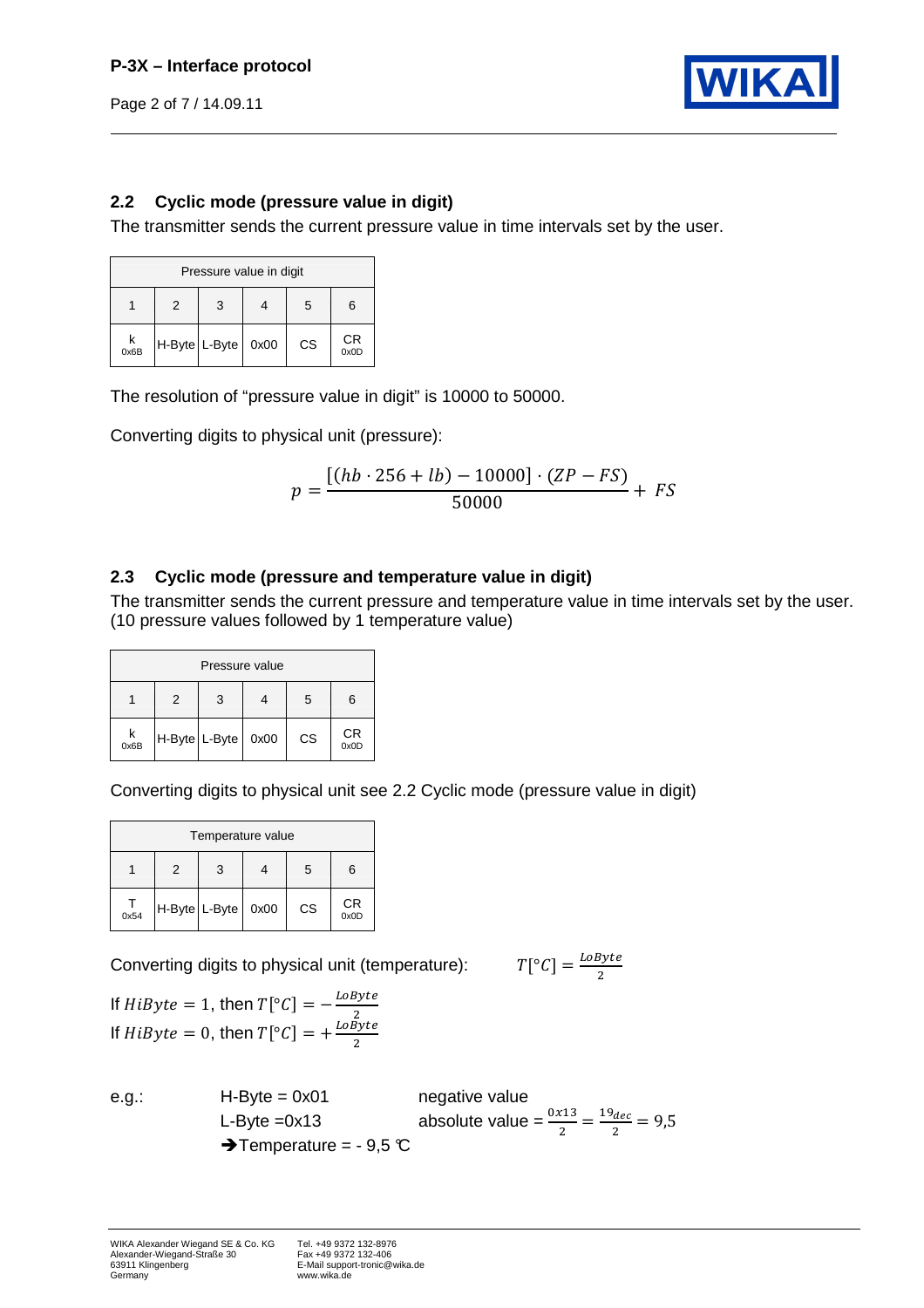

Page 3 of 7 / 14.09.11

## **2.4 Cyclic mode (pressure value in physical unit)**

The transmitter sends the current pressure value in time intervals set by the user.

|           | <b>Transmitter sends</b> |   |                               |   |      |    |    |  |  |  |  |
|-----------|--------------------------|---|-------------------------------|---|------|----|----|--|--|--|--|
|           | 2                        | 3 |                               | 5 | 6    |    | 8  |  |  |  |  |
| P<br>0x50 |                          |   | Byte0   Byte1   Byte2   Byte3 |   | unit | CS | СR |  |  |  |  |

Pressure value format acc. IEEE754 Floating-Point Arithmetic (see 7. Number format))

## **2.5 Cyclic mode (pressure and temperature value in physical unit)**

The transmitter sends the current pressure and temperature value in time intervals set by the user. (10 pressure values followed by 1 temperature value)

|      | Pressure value (physical unit) |  |                               |   |      |           |    |  |  |  |  |
|------|--------------------------------|--|-------------------------------|---|------|-----------|----|--|--|--|--|
|      | 2                              |  |                               | 5 | 6    |           | 8  |  |  |  |  |
| 0x50 |                                |  | Byte0   Byte1   Byte2   Byte3 |   | unit | <b>CS</b> | СR |  |  |  |  |

Pressure value format acc. IEEE754 Floating-Point Arithmetic (see 7. Number format))

| Temperature value (physical unit) |               |  |      |    |            |  |   |  |  |  |
|-----------------------------------|---------------|--|------|----|------------|--|---|--|--|--|
|                                   | $\mathcal{P}$ |  |      | 5  |            |  | 8 |  |  |  |
| $\frac{1}{0x54}$                  | H-Byte L-Byte |  | 0x00 | CS | СR<br>0x0D |  |   |  |  |  |

Converting digits to physical unit (temperature) see 2.3 Cyclic mode (pressure and temperature value in digit)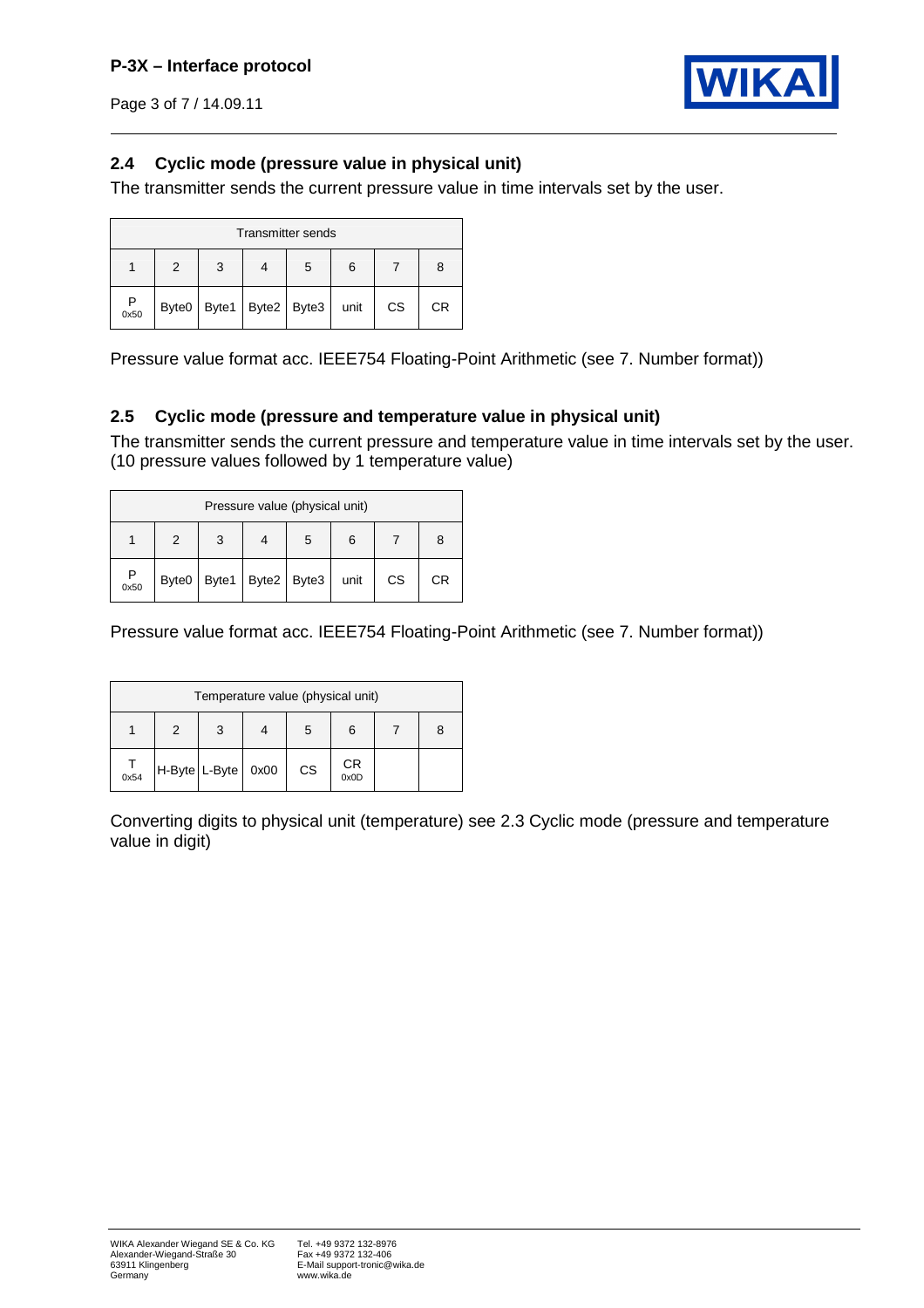## **P-3X – Interface protocol**

Page 4 of 7 / 14.09.11



## **3. Additional services**

## **3.1 Read "Zero Point" (ZP) / "Full Scale" (FS)**

|         |           |           | Host sends |             |                   |      |                   |       |       | Transmitter replies |      |           |           |
|---------|-----------|-----------|------------|-------------|-------------------|------|-------------------|-------|-------|---------------------|------|-----------|-----------|
| service |           | 2         | 3          | 4           | 5                 |      | 2                 | 3     | 4     | 5                   | 6    | 7         | 8         |
| Read ZP | M<br>0x4D | Α<br>0x41 | 0x00       | CS.<br>0x72 | <b>CR</b><br>0x0D | 0x03 | Byte <sub>0</sub> | Byte1 | Byte2 | Byte3               | unit | <b>CS</b> | СR        |
| Read FS | M<br>0x4D | Е<br>0x45 | 0x00       | CS<br>0x6E  | <b>CR</b><br>0x0D | 0x04 | Byte <sub>0</sub> | Byte1 | Byte2 | Byte3               | unit | CS        | <b>CR</b> |

Byte0 to Byte3 format acc. IEEE754 Floating-Point Arithmetic (see 7. Number format))

Encoding of unit see chapter 6. Physical units

#### **3.2 Read process values**

|                          |           |           | Host sends |                |                   | Transmitter replies |                   |       |       |       |                   |           |           |
|--------------------------|-----------|-----------|------------|----------------|-------------------|---------------------|-------------------|-------|-------|-------|-------------------|-----------|-----------|
| service                  |           | 2         | 3          | $\overline{4}$ | 5                 | $\mathbf{1}$        | $\overline{2}$    | 3     | 4     | 5     | 6                 | 7         | 8         |
| Pressure (digit)         | P<br>0x50 | K<br>0x4B | 0x00       | CS<br>0x65     | <b>CR</b><br>0x0D | k<br>0x6B           | H-Byte L-Byte     |       | 0x00  | CS    | <b>CR</b><br>0x0D |           |           |
| Pressure (physical unit) | P<br>0x50 | Ζ<br>0x5A | 0x00       | CS<br>0x56     | <b>CR</b><br>0x0D | P<br>0x50           | Byte <sub>0</sub> | Byte1 | Byte2 | Byte3 | unit              | <b>CS</b> | <b>CR</b> |
| Temperature              | ᠇<br>0x54 | W<br>0x57 | 0x00       | CS<br>0x55     | <b>CR</b><br>0x0D | Т<br>0x54           | H-Byte L-Byte     |       | 0x00  | CS    | <b>CR</b><br>0x0D |           |           |

Pressure value format acc. IEEE754 Floating-Point Arithmetic (see 7. Number format))

Encoding of unit see chapter 6. Physical units

## **3.3 Read serial number**

|                    |           |           | Host sends |            |            | Transmitter replies |       |       |   |             |           |           |   |
|--------------------|-----------|-----------|------------|------------|------------|---------------------|-------|-------|---|-------------|-----------|-----------|---|
| service            |           | 2         | 3          |            | 5          |                     | 2     | 3     | 4 | 5           | 6         |           | 8 |
| Seriennummer lesen | Κ<br>0x4B | N<br>0x4E | 0x00       | CS<br>0x67 | CR<br>0x0D | Κ<br>0x4B           | Byte0 | Byte1 |   | Byte2 Byte3 | <b>CS</b> | <b>CR</b> |   |

Byte0 to Byte3 format acc. IEEE754 Floating-Point Arithmetic (see 7. Number format))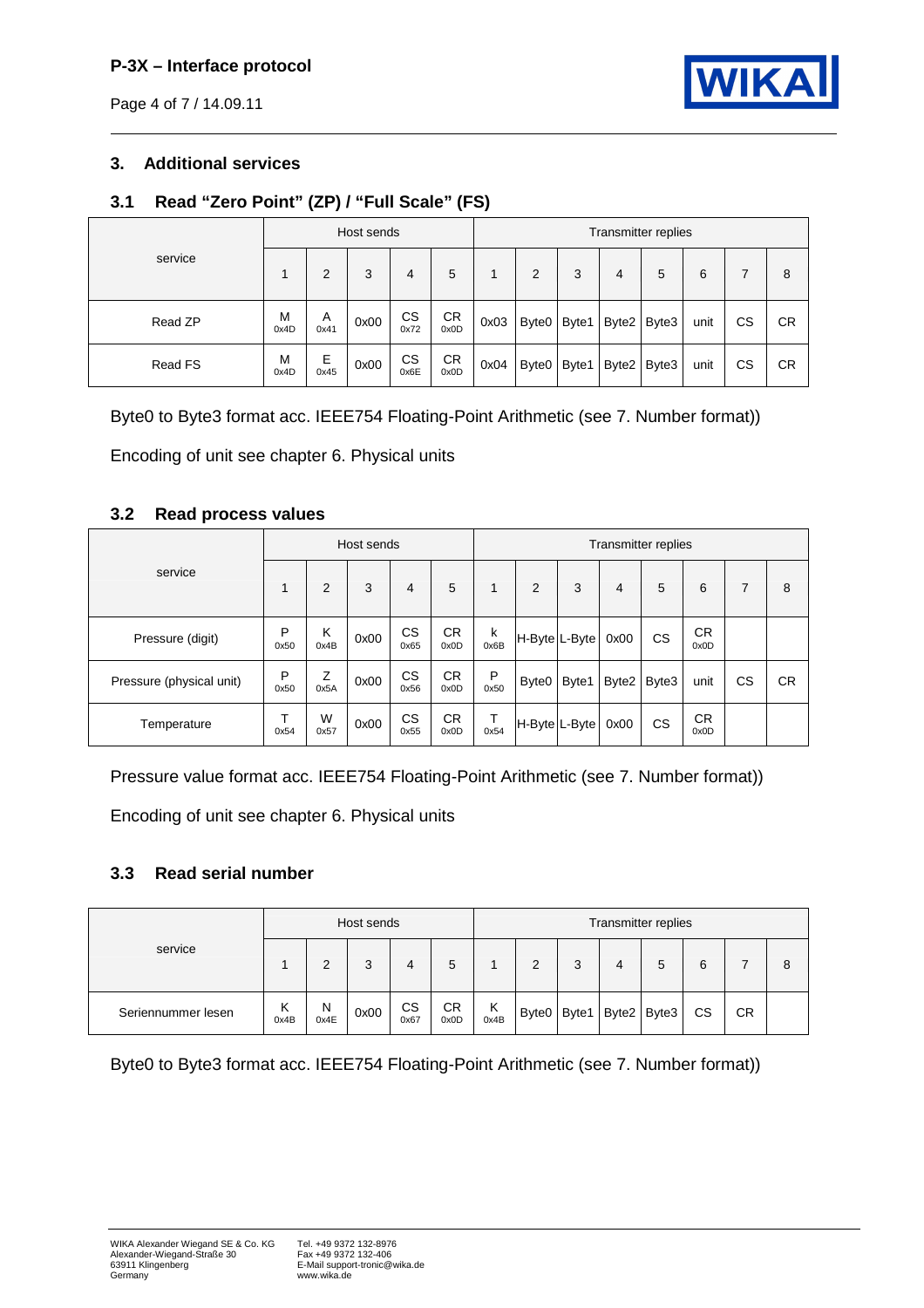Page 5 of 7 / 14.09.11



# **3.4 Configure transfer rate**

Valid range: 10 … 65525 milliseconds

|                   | Transmitter replies<br>Host sends |   |               |    |                   |      |   |               |    |            |
|-------------------|-----------------------------------|---|---------------|----|-------------------|------|---|---------------|----|------------|
| service           |                                   | 2 | 3             | 4  | 5                 |      | 2 | 3             | 4  | 5          |
| Set transfer rate | 0x49                              |   | H-Byte L-Byte | CS | <b>CR</b><br>0x0D | 0x69 |   | H-Byte L-Byte | CS | CR<br>0x0D |

## **4. Reset (factory settings)**

Only possible via EasyCom software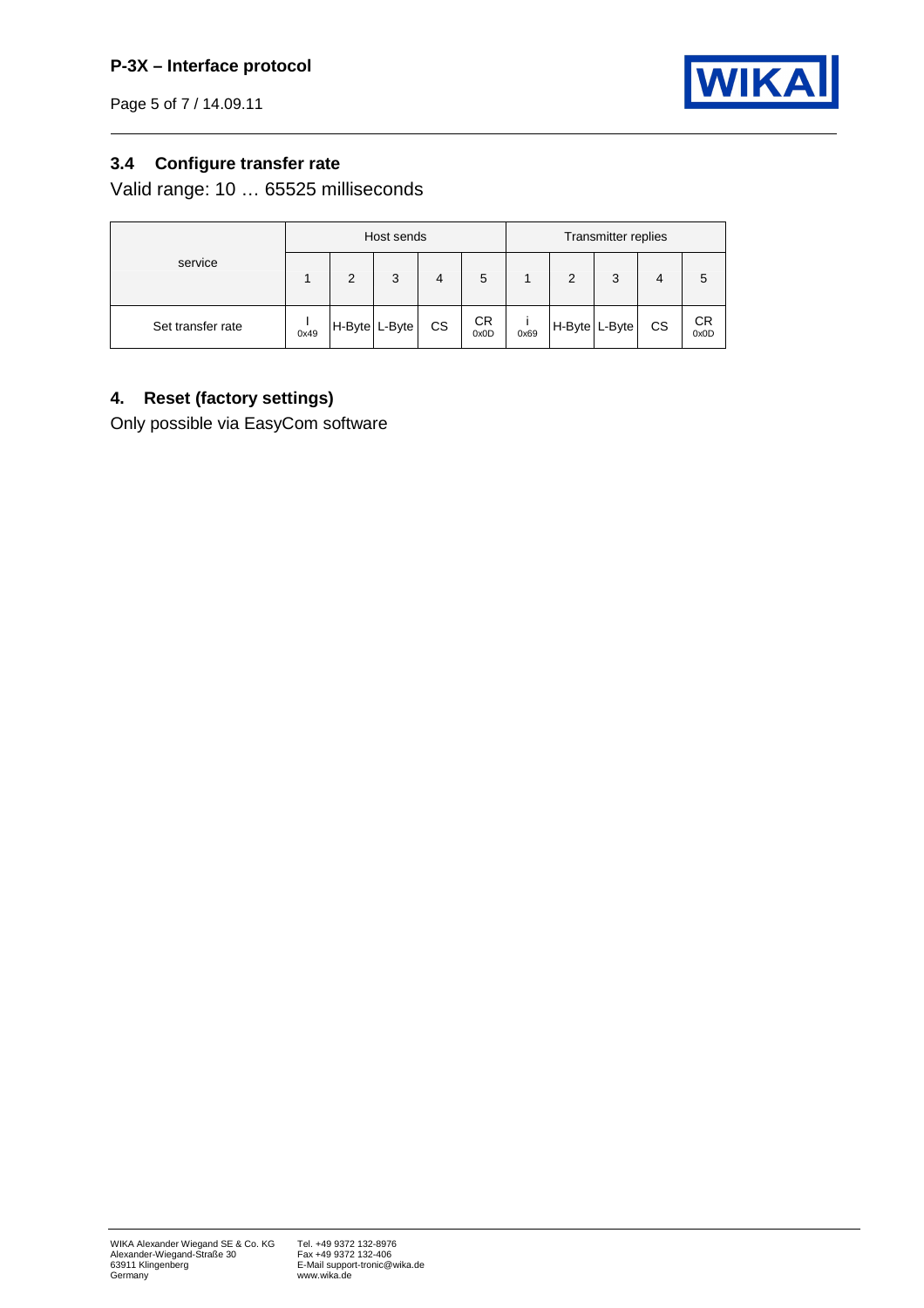## **P-3X – Interface protocol**

Page 6 of 7 / 14.09.11



#### **5. Checksum calculation**

example code (Delphi):

```
//-------------------------------------------------------- 
// Calculation of checksum from string 
function createChecksum (Value: String): Char;
var
   i,
  tmp : integer;
begin
   tmp := 0;
   for i := 1 to length (Value) do
    tmp := tmp + ord(Value[i]);
   tmp := LoByte(tmp);
   tmp := (tmp xor $FF); // two´s complement
   inc(tmp);
   createChecksum := chr(tmp);
end;
```
## e.g.: checksum of "Read Zero Point"

Host sends

| м<br>0x4D<br>0x41 | СS<br>0x00<br>0x72 | СR<br>0x0D |
|-------------------|--------------------|------------|
|-------------------|--------------------|------------|

Calculation:

 $0x4D + 0x41 + 0x00 = 0x008E$ Low-Byte of  $0x008E = 0x8E$ Two's complement =  $0x72$ 

 $\Rightarrow$  Checksum = 0x72